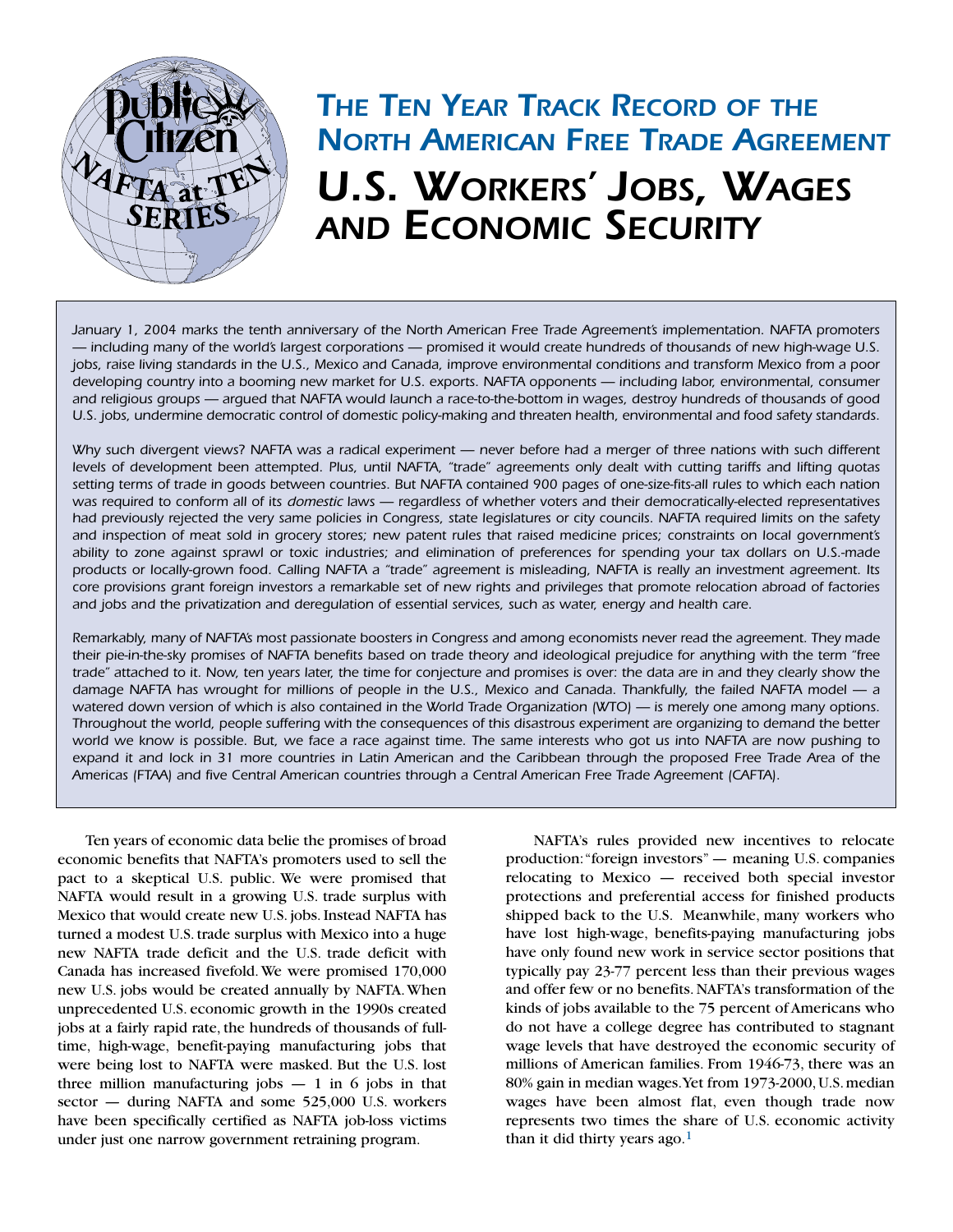And, after ten years of NAFTA the prediction of trade theory — that increased trade liberalization will increase income inequality — has become reality, with stark empirical data revealing disparities not seen since the Robber Baron age. As economic growth slowed in recent years, NAFTA's full wreckage has emerged. In every region of the country, towns have been devastated by serial plant closings, mass layoffs, the slow death of main street businesses once patronized by the suddenly unemployed, and the consequent crash in tax revenues that once supported local schools, hospitals and other essential services.The outrage of millions of Americans hurt by our failed trade policy has catapulted the issue to the top of the Democratic presidential primary debate.

# *NAFTA HAS INCREASED U.S. TRADE DEFICITS WITH CANADA AND MEXICO*

The NAFTA decade has featured greatly accelerated U.S. trade imbalances with both Mexico and Canada. Large trade imbalances have serious implications for jobs and economic growth because large deficits mean that consumers are buying far more goods produced by foreign workers than goods made domestically.<sup>2</sup> This in turn leads to high job losses and low levels of job creation. In 2002, the total U.S. trade deficit was a staggering \$436 billion. Even U.S. Federal Reserve Chairman Alan Greenspan — a free trade cheerleader — refers to this huge trade deficit as an "unsustainable"drag on U.S. economic growth.3 By 2002 combined U.S. trade deficits with both NAFTA partners accounted for almost 20 percent of this total trade deficit — \$85 billion!

In 1993, pro-NAFTA economists confidently predicted that implementation of NAFTA would result in a \$9 billion U.S. trade surplus with Mexico within two years.Two years later, the U.S. had a \$15 billion trade *deficit* with Mexico. The annual deficit has only grown through the decade with the U.S. exporting \$37 billion less to Mexico than it imported from there in 2002.

NAFTA supporters tried to explain away the new deficit as being caused by a major devaluation of the Mexican currency in 1995 — which they also claimed had nothing to do with NAFTA. First, the unfortunate truth is that the peso had been intentionally and artificially overvalued as part of the campaign to sell NAFTA. The overvalued peso kept Mexican labor costs higher, made Mexican imports more expensive and thus helped create the \$1.3 billion trade surplus the U.S. had with Mexico the year NAFTA passed. This surplus helped win support for NAFTA in the U.S. Congress by creating the illusion that NAFTA might be a net job creator instead of a job loser for American workers.<sup>4</sup> Second, a review of non-NAFTA countries' trade balances with Mexico proves that the growing U.S. trade deficit with Mexico is about NAFTA, not Mexico's currency problems. The European Union and China, which enjoyed trade surpluses with Mexico in the

early 1990s, maintained those surpluses throughout the decade—unaffected by the peso crash.

Meanwhile, under NAFTA, the U.S. trade deficit with Canada has increased almost fivefold to \$48 billion in 2002.5 U.S. exports to Canada rose 63 percent between 1993 and 2001, but these were outpaced by imports which grew by 96 percent across the same period.<sup>6</sup>

According to the Congressional Research Service, U.S. imports from Mexico increased 229 percent between 1993 and 2001 — while U.S. exports to Mexico rose only 144 percent over this period. As grim as these numbers are, they only tell half the story: a large proportion of what is counted as U.S. "exports" to Mexico have been parts and components that are shipped to Mexico for assembly, never enter the Mexican domestic economy, but rather are returned to the U.S. for sale as finished goods. By 1999, these "industrial tourist" exports accounted for more than 60 percent of all U.S. exports to Mexico.7

When corporate and government NAFTA boosters try to defend NAFTA now, they not only count these industrial tourists as exports, but they *only* focus on the increase in U.S. exports to Mexico and Canada under NAFTA — and never mention the much bigger increase in imports.Yet, we all know what happens if you only count the deposits but not the withdrawals to your checking account!

It is also important to look closely at the types of goods that the U.S. is importing from Mexico and Canada under NAFTA. Back in the early 1990s, the pro-NAFTA lobby told us that under NAFTA, Mexico would sell the U.S. mostly lowend basic goods, such as T-shirts, and we would sell Mexico expensive value-added products, such as computers. In fact, the new NAFTA trade deficit has been driven by rapid increases in Mexican exports of high tech and high quality manufactured goods from foreign-owned factories particularly computer equipment (1077 percent), automotive parts and vehicles (294 percent), and chemicals and allied products (154 percent).<sup>8</sup> Most of the U.S. NAFTA deficit with Canada also is attributable to increased imports of high-end manufactured goods ranging from transportation equipment, motor vehicles equipment and parts, to electrical and electronic machinery, equipment and supplies.<sup>9</sup>

# *MILLIONS OF HIGH-QUALITY JOBS LOST*

Promises that NAFTA would create hundreds of thousands of new high-quality U.S. jobs were central to the pro-NAFTA campaign.Using a formula that estimated 13,000 new jobs for each \$1 billion in trade surplus,one pro-NAFTA economist famously predicted that NAFTA would create 170,000 new U.S. jobs within its first two years — with job creation from NAFTA growing from then on. $10$ 

But, NAFTA did not result in the promised increases in U.S. trade surpluses with Canada and Mexico. If you plug the *actual* trade deficit numbers into the formula used to generate the infamous 170,000 job gain number endlessly repeated by NAFTA boosters, the result is a loss of nearly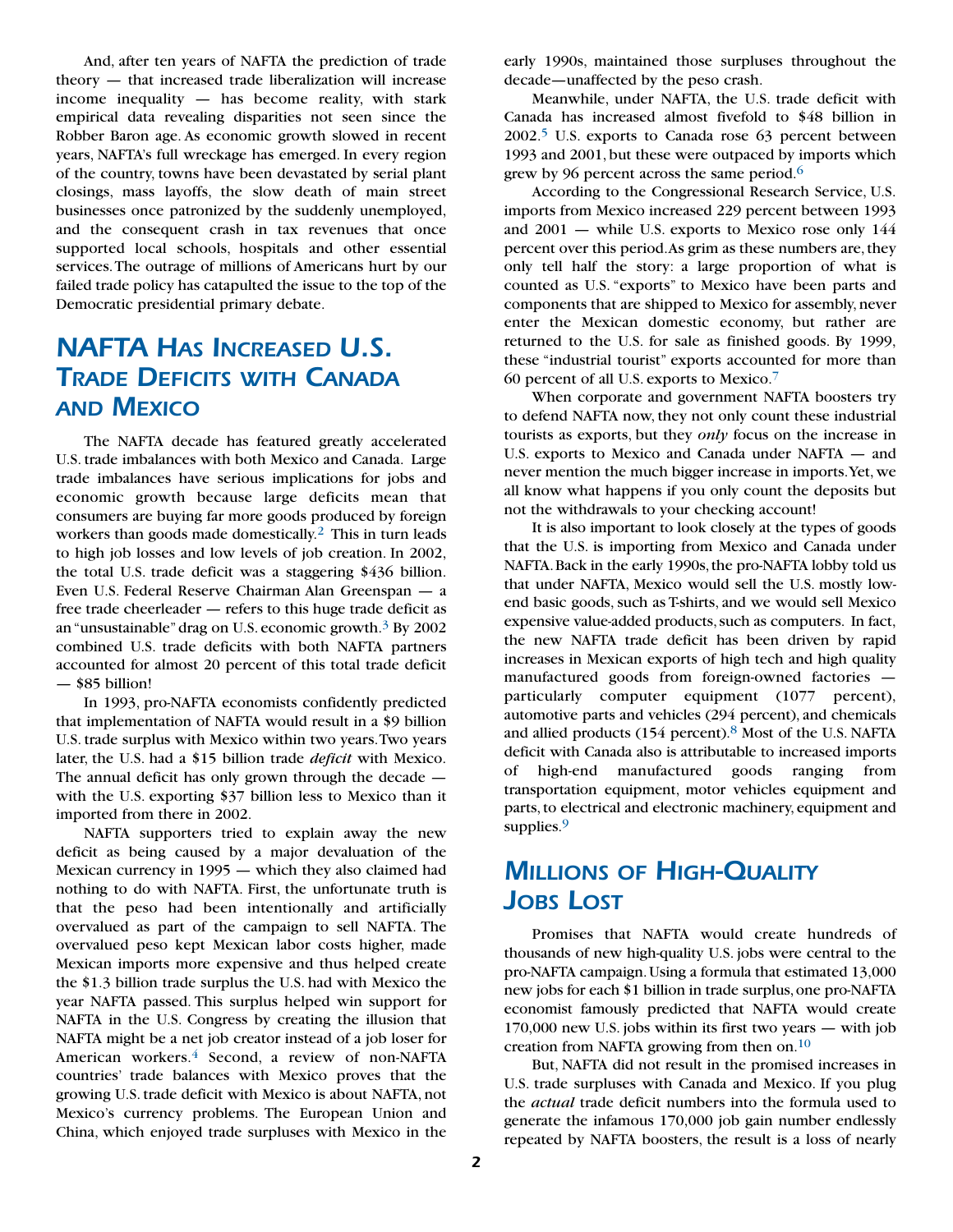nine million U.S.jobs in 2002 alone! Some economists have designed more careful, accurate formulas to measure NAFTA's job effects. For instance, three years ago the Economic Policy Institute concluded that by 2000 NAFTA already had cost the United States 766,000 jobs and job opportunities (jobs that would have existed without NAFTA's incentives to relocate factories.)<sup>11</sup> Since then, the rate of manufacturing job loss has accelerated greatly.

Data on applications to one government program reveal some of the specific U.S. jobs lost to NAFTA. The NAFTA-TAA (Trade Adjustment Assistance) program which was terminated in 2002 — provided income support and job search and training allowances to workers who lost their jobs as a direct result of cheaper Canadian or Mexican imports, or when their plant was relocated to one of those countries. Between 1994 and the end of 2002, 525,094 specific U.S. workers were certified for assistance under this government program. NAFTA-TAA has since been merged into a general TAA program<sup>12</sup> — making it harder to track the specific NAFTA job casualties.

But, even when NAFTA-TAA existed, many workers who lost jobs or significant income as a result of NAFTA did not even apply. There was no required posting of information regarding the program in workplaces or public government agency offices. Plus, many affected workers were not covered — for instance when an auto assembly plant relocated to Mexico, its workers could qualify for NAFTA-TAA,but workers in a plant next door which provided parts for the relocated plant were excluded as were all service workers from truckers delivering the cars to local restaurants and stores the workers had patronized. Plus, many unions directed workers towards other assistance programs with less onerous filing requirements — meaning that the NAFTA-TAA number is a significant undercount of NAFTA job loss although it does provide us with important information about some of the lost jobs, including what sorts of jobs were lost and where.

## *WAGES STAGNANT FOR MILLIONS OF U.S. WORKERS*

NAFTA has had serious implications for the wages and benefits of workers in the besieged manufacturing sector. In November 1993, the National Association of Manufacturers released *NAFTA We Need It*, a collection of anecdotes from more than 250 companies describing how their businesses would grow and they would create U.S. jobs if NAFTA was passed. Not only have most of these promises remained unmet, but many of the companies that promised to create jobs are prominently listed in the NAFTA-TAA database as having laid off workers and moved their production facilities to Mexico or Canada.13

While many supporters argued in 1993 that NAFTA could help close the wages gap between Mexican and American workers, this gap has only increased since NAFTA came into effect. In 1993, Mexican hourly compensation costs for production workers in manufacturing were 14.5 percent of those for their counterparts in the United States; by 2001, they had fallen to 11.5 percent of U.S. costs. $14$ 

Many factors have contributed to the lack of wage growth in the U.S. After NAFTA's investor protections and preferential market access rules made it easier and less risky for companies to relocate their production facilities to Mexico, management also has became more likely to threaten relocation as a means of countering worker demands for wage or benefit improvements increases especially when workers seek to organize a union to demand their rights. A Cornell University study reviewed over 400 union certification campaigns and found that threats to close plants were made in 68 percent of campaigns in mobile industries (such as manufacturing, communications and wholesale/distribution).Where threats to close were made, 18 percent of the employers directly threatened to move to another country, typically Mexico, if the union succeeded. The study also found an increase in such threats of relocation made after NAFTA came into effect relative to before NAFTA, and that unions had lower success rates in campaigns where threats to close were used (38 percent), than in campaigns where no such threats were made (51 percent).

Union representation is a powerful tool for workers to demand better wages.Yet, the unionized percentage of the manufacturing workforce has suffered the steepest decline of any sector (47 percent) from 1983-2000. By comparison, unionization rates in the construction industry fell by 33.5 percent over the same period, even though it started at an almost identical level as in the manufacturing sector. Although other factors have also hurt unionization efforts in the manufacturing industry, it is reasonable to believe that import competition and increased incentives to relocate production facilities have weakened workers' bargaining power and exerted downward pressure on wages since NAFTA's implementation.<sup>15</sup>

The flawed and largely symbolic labor side agreement (that was supposed to prevent each country from gaining a competitive advantage in trade by failing to enforce labor laws) has failed to live up to its very limited potential. Workers and unions have tried to bring cases in instances when egregious labor violations have occurred, but none have been able to move beyond the apparently terminal "ministerial consultations" stage of the process.

# *COMPOSITION OF THE U.S. WORKFORCE HAS SHIFTED AWAY FROM MANUFACTURING*

NAFTA's shrinking league of defenders typically insist that while trade liberalization leads to job losses in certain "inefficient" industries, "export" jobs will pay higher than average wages and thus more than offset any losses that occur. The assumptions underlying this claim actually prove the opposite point.The reason "export" jobs pay more than the national average is because they are manufacturing jobs.Yet, the greatest jobs losses due to NAFTA have been